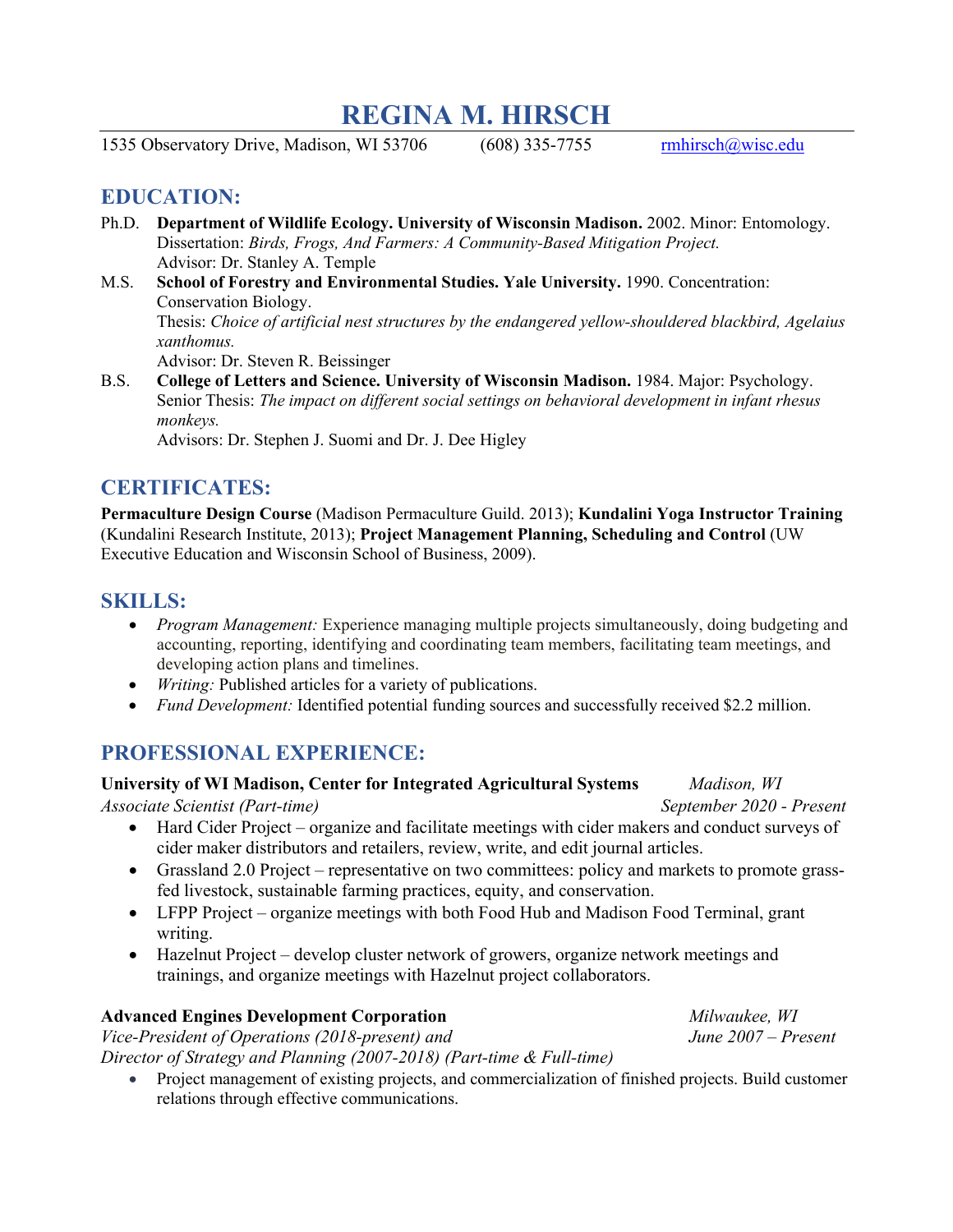- Organize and facilitate strategic planning meetings for new and existing research projects, proposals, and company future goals.
- Research and co-wrote technical proposals for new and existing projects with Federal, State, Private Companies, and Investors for new fuel-efficient engines.
- Research policies on engine and vehicle emissions.
- Negotiate contracts and manage all financial aspects of contracts and business and analyze budgets and expenditures for contracts wrote reports and presentations.

### **R.M. Hirsch Environmental Consulting, LLC** *Stoughton, WI*

#### *Consultant and Educator March 2004 – Present*

- Work with Wisconsin Academy of Sciences, Arts & Letters to evaluate their Climate and Energy program by developing and analyzing an on-line survey and conducting phone interviews of key participants.
- Co-create, conduct, and market continuing education workshops with other educators on native pollinator conservation and designing edible landscapes using permaculture and forest garden principles and practices.
- Work with IPM Institute and American Farmland Trust to design and promote their Best Management Practice Programs to farmers for reducing nutrient loss and tillage practices.
- Work with IPM Institute, state and local partners to change NRCS program policy to include Integrated Pest Management in Ohio and Minnesota.

### **University of WI Madison, Center for Integrated Agricultural Systems** *Madison, WI*

*Outreach Specialist (Part-time) April 2006 – Dec. 2014*

- Expanded the Eco-Fruit program from 12 Wisconsin farmers to over 100 in the upper Midwest states: provided educational opportunities and farmer led research in orchards and vineyards.
- Successfully changed NRCS policy on pest management incentive programs in WI.
	- Collaboratively designed, developed and taught a variety of educational training courses:
		- o Native pollinator conservation training workshops (with the Xerces Society) for government officials, farmers, and landowners.
		- o Workshops about NRCS policy changes for specialty crops for government officials, county conservationists, and farmers.
		- o Three-day farmer training courses and field-based workshops on IPM and fruit growing and a three-week intensive training course for new independent fruit IPM consultants.
- Supervised 1-3 interns per project.
- Successfully wrote grant proposals, developed project budgets, and obtained funding for  $\sim $600,000$ in programs. Managed all grant awards budgets, analyzed data, and wrote reports.

### **Explore – Innovative Solutions** *Stoughton, WI*

*Executive Director and Founder Sept. 2006 – May 2009*

- Built a coalition of community, University, non-profits, and government officials within Southern Baja California to protect and conserve the integrity of the only regional freshwater estuary.
- Worked with local non-profits to develop educational materials and training to educate government officials and community members about the proposed development impacts on freshwater sources.

### **University of WI, Gaylord Nelson Institute of Environmental Studies** *Madison, WI*

*Visiting Instructor and Honorary Fellow Jan. 2004 - April 2005*

• Designed and taught new graduate seminar on Community-Based Conservation with an emphasis on worldwide Sea Turtle Conservation Projects.

| U.S. Environmental Protection Agency, Office of Pesticide Programs | <i>Washington,</i>           | D.C. |
|--------------------------------------------------------------------|------------------------------|------|
| Wildlife Ecologist                                                 | <i>April 1991- Feb. 2001</i> |      |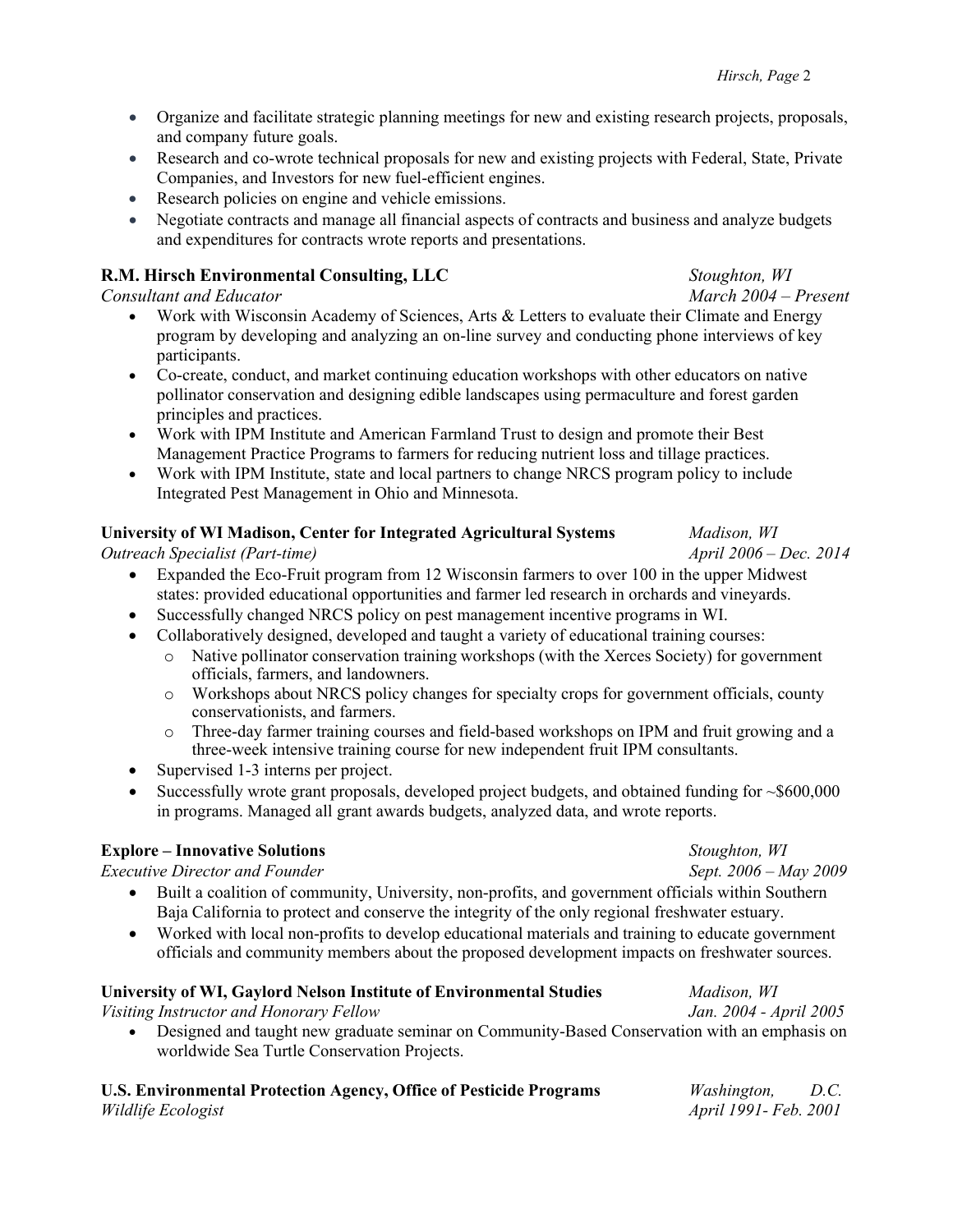- Conducted ecological risk assessments for pesticides prior to registration.
- Reviewed, evaluated, and analyzed laboratory tests, field studies, and open literature to determine toxicity of pesticides to non-target plants and wildlife.
- Organized and facilitated multi-disciplinary team of economists, biologists, and decision-makers to modify risk-benefit analyses to include environmental costs of pesticide use.

#### **Smithsonian Institution, International Wildlife Conservation and Management Training Cours**e

*Associate Instructor and Program Coordinator, Front Royal, VA, May - August 1987 & 1988; May- Dec. 1990*

- Instructed students from developing countries on wildlife research techniques and program usage.
- Advised students on independent field projects, data analysis, and research reports.
- Assisted with organization and development of course, including awards ceremonies and banquets.

# **Yale University, School of Forestry and Environmental Studies** *New Haven, CT Coordinator and Instructor of the Wildlife Management Module August 1989* • Developed, coordinated, and implemented the first wildlife conservation and management techniques module for Master's Program. **Department of Natural Resources and U.S. Fish and Wildlife Service** *Boqueron, PR Wildlife Biologist May - July 1989* • Assisted in implementing the endangered species recovery plan for the yellow-shouldered blackbird. **Advanced Engines Development Corporation** *Milwaukee, WI Office Manager and Technical Analyst Aug. 1987 - May 1988* • Managed all accounts and records and arranged travel and client meetings. **First Hospital** *Milwaukee, WI*

| г и эс поэриаг                                                                                                                                                                                                                                                                                                                                                                                                               | <i>IVILLWAARE, III</i> |
|------------------------------------------------------------------------------------------------------------------------------------------------------------------------------------------------------------------------------------------------------------------------------------------------------------------------------------------------------------------------------------------------------------------------------|------------------------|
| Psychiatric Aide                                                                                                                                                                                                                                                                                                                                                                                                             | March 1986-May 1987    |
| $\mathbf{r} = \mathbf{r} + \mathbf{r} + \mathbf{r} + \mathbf{r} + \mathbf{r} + \mathbf{r} + \mathbf{r} + \mathbf{r} + \mathbf{r} + \mathbf{r} + \mathbf{r} + \mathbf{r} + \mathbf{r} + \mathbf{r} + \mathbf{r} + \mathbf{r} + \mathbf{r} + \mathbf{r} + \mathbf{r} + \mathbf{r} + \mathbf{r} + \mathbf{r} + \mathbf{r} + \mathbf{r} + \mathbf{r} + \mathbf{r} + \mathbf{r} + \mathbf{r} + \mathbf{r} + \mathbf{r} + \mathbf$ |                        |

- Facilitated client activities and documented interactions.
- Counseled on Crisis Intervention Line and assisted in relaxation therapy.

## **University of WI, Harry Harlow Primate Laboratory** *Madison, WI*

*Research Assistant and Undergraduate Supervisor Sept. 1982-March 1985*

- Supervised undergraduates and assisted with their research project design and implementation.
- Designed, organized, implemented, and analyzed data for research projects on behavior and development of rhesus monkeys.

# **POST DOC EXPERIENCE:**

### **University of WI, Department of Entomology** *Madison, WI*

*Post Doc Dec. 2004-March 2006*

• Coordinated a team of farmers, federal government, UW-Extension, and private companies to develop a new statewide USDA farm bill policy for specialty crops on integrated pest management (IPM).

### **Environmental Defense Fund, Ecosystem Restoration Program** *Madison, WI*

• Collaborated with Federal, State, and non-profit biologists to identify agricultural practices that promote wildlife habitat and conservation, and then fund practices using Farm Bill Conservation Programs.

#### **University of Wisconsin, Department of Wildlife Ecology** *Madison, WI*

*Science Fellow Jan. 2003 -March 2004*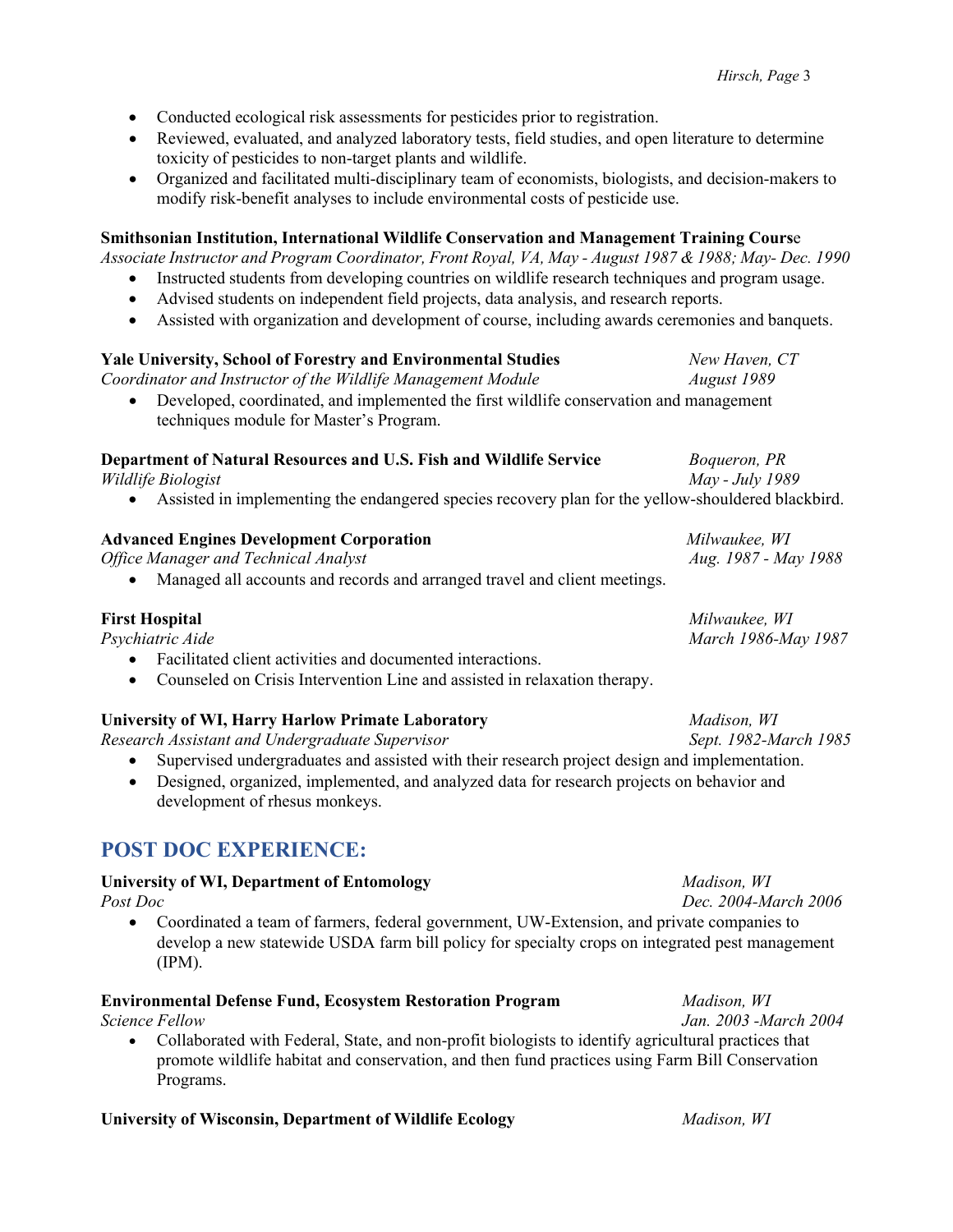*Faculty Associate July - Dec. 2002*

• Developed and conducted an interdisciplinary ecosystem management course.

#### **University of Wisconsin, International Agricultural Programs** *Madison, WI Post Doc April - July 2002*

• Researched and wrote paper on participatory research for a workshop in China.

# **VOLUNTEER & POLITICAL EXPERIENCE:**

#### **Stoughton City Council:** *Elected Alderperson (April 2015 – Present)*

Council President, 2020-present; Vice-President of Council 2018-2019. While Chair of Parks and Rec Committee (2016-2020), passed new Integrated Pest Management (IPM) policy for all parks and green spaces, extended trail system, solar powered new park shelter, created city-wide bike routes, and working to build a whitewater park on the Yahara River. Redevelopment Authority (RDA) committee memberwork with city staff, council, and developers to ensure that new and renovated buildings use "green" materials and designs, promote renewable energy, and create opportunity for diversity. Member of Community Affairs & Council Policy (CA/CP) and Utilities Committees which are working to identify renewable energy targets and next steps to achieving these target goals. CA/CP committee we successfully passed resolution to create Indigenous People's Day to be celebrated each October. Work to ensure budgets and borrowing are fiscally responsible. Other City committees served on: Finance, Public Safety, Rivers and Trails Task Force

#### **Sustainable Stoughton:** *Founding Board Member and Treasurer (2014-Present)*

Organize quarterly Green Thursday educational events focusing on sustainability issues (renewable energy, home energy audits, native pollinators, bats, gardening, backyard chickens, local CSA's, etc.). Organize annual Earth Day Expo bringing together over 60 local artists, farmers, and musicians, City Park & Rec, utilities, Stoughton wellness programs, and other local businesses and non-profits for a full-day event. Organize local Farm to Table Dinners for ~130 guests. Fund raising. Responsible for accounting and communications (Facebook, website, newspaper, email, and posters).

**The Gathering:** *Soup Kitchen Cook (2011-present)* **Island Birding:** *Board of Directors (2012-2017)* **Yahara River Grocery Coop:** *Board of Directors (2009-2011)*

## **TEACHING/TRAINING EXPERIENCE:**

#### **Adult Education Courses and Workshops**

- Kundalini Yoga and Meditation, weekly 90 minute class, 2013-2019, Stoughton, WI
- Kundalini Yoga Breathwalk, Contemplative Walk Series, 2-hours, May 2017, Madison, WI
- Inner and Outer Landscapes, 2-hours, July 2016, Madison WI.
- In deep (in-depth) with Prairie Plants, Riveredge Nature Center, Newburg, WI, 1-hour, Aug 2015
- Introduction to Growing Woody Perennials, Viroqua, WI, 8-hour workshop. Oct. 2013
- Native Pollinator Conservation and Habitat Establishment –1-2-hour workshop
	- o Pleasant Springs Garden Club, Stoughton, WI, July 2017,
	- o Green Thursday Event, Sustainable Stoughton, Stoughton, WI, March 2015
	- o Rusk County Garden Clubs, Ladysmith, WI, Jan. 2013
	- o Rotary Botanical Gardens, Janesville, WI, May 2013
	- o UW Extension Rusk and Taylor Counties, Fifield, WI, Aug. 2011
	- o Michael Fields, East Troy, WI, May 2011
	- o Beginner Apple Growers School, Madison, WI, Feb. 2010 & Mar. 2011
	- o Northcentral Land Stewardship Conference, Prentice, WI, April 2010
	- o Master Gardener Class, Olbrich Gardens, Madison, WI, October 2009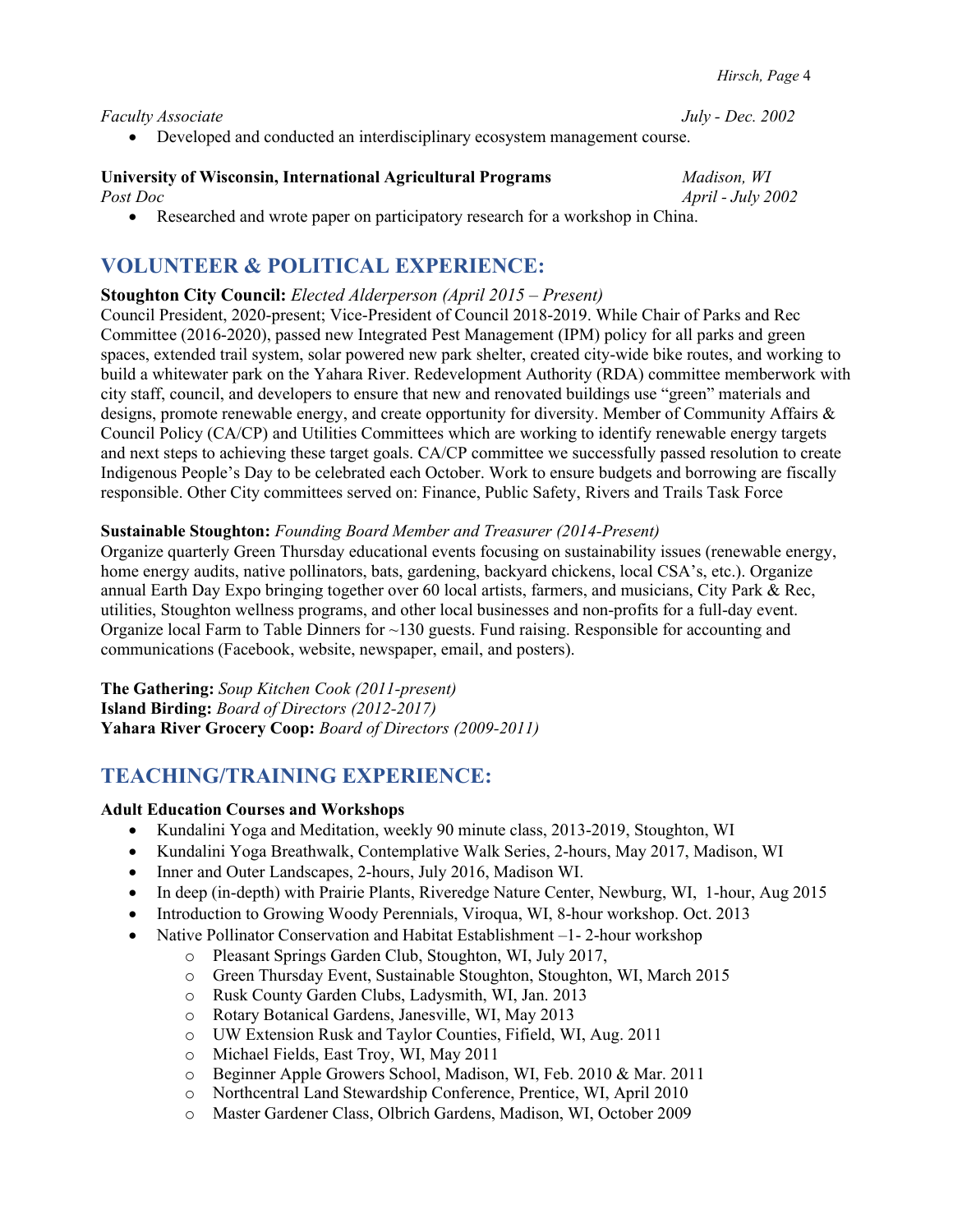- Native Pollinator Conservation and Habitat Establishment 6 hour workshop
	- o Peninsula Agriculture Research Station, Sturgeon Bay, WI, Aug. 210
	- o Lake Wisota State Park, Chippewa Falls, WI, Aug. 2010
	- o Agriculture and Energy Resource Center, Ashland, WI, Aug. 2010
- IPM Fruit Consultant course, 11 day course
	- o 5-Days. Madison, WI. Jan. 2011
	- o 3-Days. LaCrescent, MN, Trempealeau, Galesville, and Alma, WI, June 2011
	- o 3-Days. Mequon and Sturgeon Bay, WI, July 2011
- Beginning Apple Growers School, Madison WI, 2.5 days, Feb. 2010
- Beginning Grape Growers School, Wisconsin Dells, 3-days, March 2014.
- Field-based IPM workshops for apple growers, 8-hours
	- o LaCrescent, MN, June 2012
	- o Sheboygan Falls, WI, June 2012
	- o Galesville, WI, June 2010
	- o Bayfield, WI, June 2013
	- o Sturgeon Bay, WI, June 2006, 2009,
	- o Waukon, Iowa, June 2014
	- o Eau Claire, WI, June 2013
- Field-based IPM workshop for grape growers, New Lisbon, WI, 8-hours, July 2014
- International Wildlife Conservation and Management Training Course 10 week course. Front Royal, VA. 1987, 1988, 1990; 8 week course, Shanghai, China, 1990.

#### **Higher Education at University**

- Community-Based Conservation: Worldwide Sea Turtle Conservation Projects, Nelson Institute, UW-Madison, WI. Spring Semester 2004 and 1 week Fall Semester 2004 in Southern Baja, Mexico
- Interdisciplinary Ecosystem Management Course, Department of Wildlife Ecology, UW-Madison, WI. Fall Semester 2002.
- Wildlife Management Module, Yale University, New Haven, CT. Aug. 1989.

#### **Courses Taught as a Teaching Assistant at UW- Madison**

- Introduction to Animal Biology, Spring Semester 2002
- Capstone Course: Habitat Conservation Planning, Spring Semesters 2001 and 2002
- Wildlife Conservation and Field Techniques Field Course, Spring Semester 2001
- Terrestrial Vertebrates, Spring Semester 2001
- Extinction of Species, Fall Semesters 1998, 1999

## **AWARDS/SCHOLARSHIPS:**

- 2011 Wisconsin Idea Award, Eco-Fruit Project
- 2001 Aldo Leopold Scholarship (Green Tree Garden Club) \$2000
- 1988 Yale University, School of Forestry and Environmental Studies \$2000
- 1989 Yale University, School of Forestry and Environmental Studies \$2000

## **GRANTS/FUNDING:**

- 2015 Super Ultra Low Emission (SULE) Diesel- Hybrid Motorcycle. U.S. Department of Transportation, SBIR – \$99,881- Senior Personnel (PI N. Hirsch)
- 2013 42% Fuel Efficient, 650 HP, Advanced Diesel Technology Demonstrator, and 240 HP 6.5L HMMWV Engine. U.S. Department of Defense, U.S. Department of Defense, PM-LTV Phase III funding – \$849,861- Senior Personnel (PI N. Hirsch)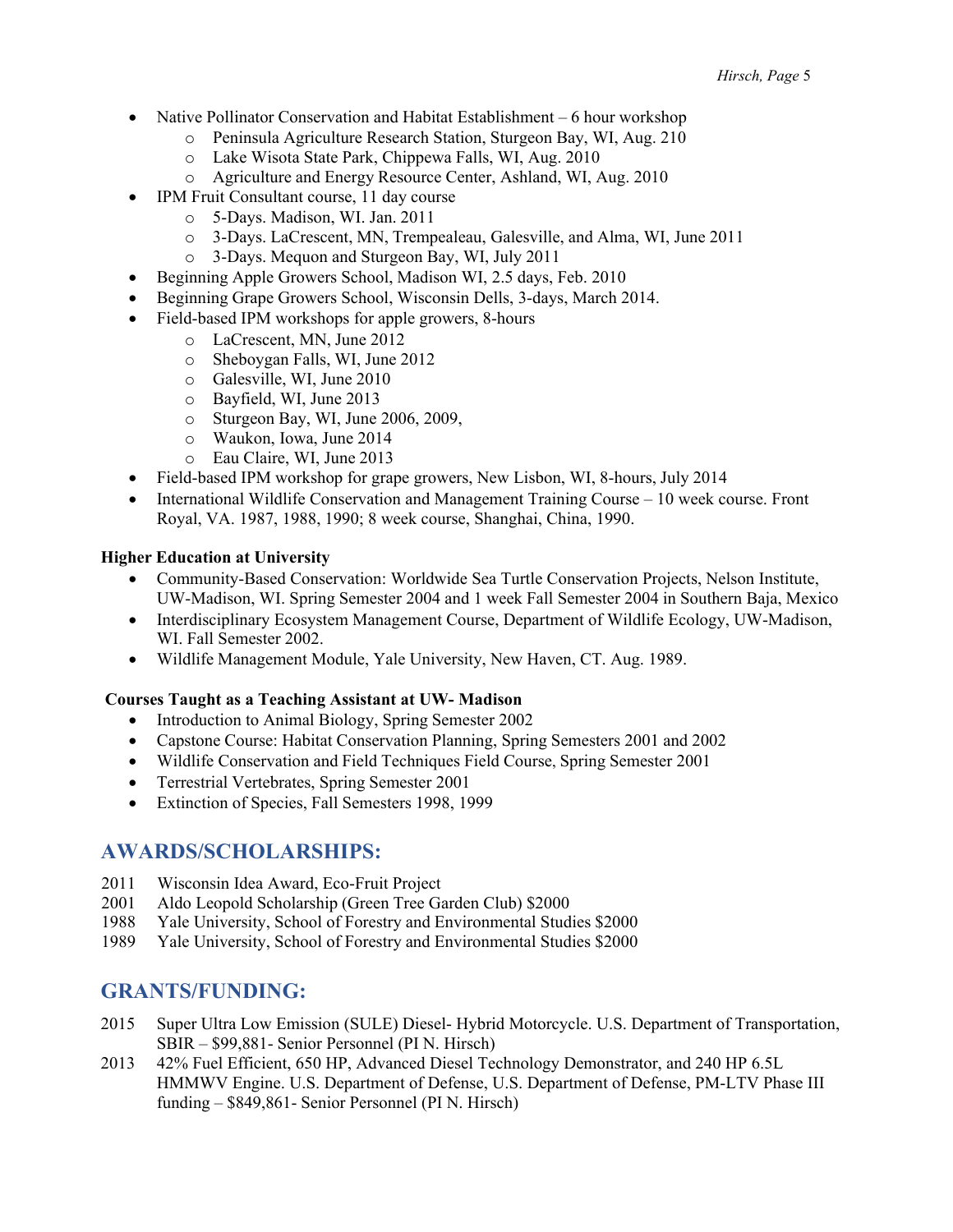- 2012 Advancing the use of IPM with Midwest Apple and Grape Growers, NIFA, Regional IPM North Central Grant  $-$  \$60,773  $-$  Co-PI with T. Green
- 2012 42% Fuel Efficient, 650 HP, Advanced Diesel Technology Demonstrator, and 240 HP 6.5L HMMWV Engine. U.S. Department of Defense, U.S. Department of Defense, SBIR Phase II funding – \$515,651- Senior Personnel (PI N. Hirsch)
- 2012 Growing Woody Perennials in the Kickapoo Region. Kickapoo Valley Forest Stewardship Project, Nuzum – \$6,860- Senior Personnel (PI B. McCown)
- 2009 Develop and test pollinator habitat job sheets. Xerces Society, NRCS Conservation Innovation Grant (CIG) – \$59,227 – Senior Personnel (Co-PI's M. Vaughn, R. Groves, M. Miller)
- 2009 Conservation of native bees. Xerces Society, CERES Foundation \$40,000- Senior Personnel Co- (Co-PI's C. Gratton, M. Vaughn, M. Miller)
- 2009 Expanding the use of IPM in Midwest fruit production. U.S. Environmental Protection Agency, Office of Pesticide Programs – \$209,042- Co-PI with M. Miller
- 2009 On-Farm Research & Demos in WI Orchards to increase IPM. U.S. Environmental Protection Agency, Office of Pesticide Programs, Pesticide Environmental Stewardship Program (PESP) –  $$50,000 - Co-PI$  with M. Miller
- 2009 Develop and implement Midwest Beginning Apple Growers School. North Central Risk Management Education Center – \$36,200 – Co-PI with J. Hendrickson
- 2008 Pesticide reduction in WI fruit production. U.S. Environmental Protection Agency, Office of Pesticide Programs, Pesticide Environmental Stewardship Program (PESP) – \$50,500 – Senior Personnel (Co-PI's M. Miller, B. McCown)
- 2006 Pesticide Risk Reduction in Wisconsin Fruit Production. American Farmland Trust \$49,000 Senior Personnel (Co-PI's B. McCown and M. Miller)
- 2005 Technical Advisor to Wisconsin Apple Project. Center for Agricultural Partnerships, Inc., North Carolina – \$11,000 - PI
- 2004 Promoting the Use of Advanced IPM in Wisconsin Apple and Cherry Orchards. U.S. Environmental Protection Agency, Office of Pesticide Programs, Pesticide Environmental Stewardship Program (PESP) – \$ 39,991 – Co-PI with D. Mahr
- 2004 Community-Based Conservation: Endangered Sea Turtles in Baja, Mexico. Kemper-Knapp, University of Wisconsin-Madison – \$5,000 – Senior Personnel (PI N. Mathews)
- 1996 Mitigation of Pesticide Effects on Birds and Amphibians, U.S. Environmental Protection Agency, Office of Pesticide Programs – \$115,000 – PI

## **PUBLICATIONS:**

- Vaughn, M. E. Lee-Mӓder, J. K. Cruz, J. Goldenetz-Dollar, J. Hopwood, B. Borders, and R. Hirsch. 2015. Upper Midwest Installation Guide and Job Sheet, Conservation Cover (327) for Pollinators. NRCS. 20pp.
- Miller, M., R. Hirsch, P. Werts and T. Green. 2013. Extending your business range and reaching new clients with low-cost communications technology. Crops and Soils 47(1):28-30.
- Hirsch, RM and M Miller. 2008. Progressive planning to address multiple resource concerns: Integrated pest management in Wisconsin orchards. *Journal of Soil and Water Conservation*, Volume 63, Number 2.
- Hirsch, R.M. 2002. *Birds, Frogs, and Farmers: A Community-Based Mitigation Project.* Ph.D. Dissertation. University of Wisconsin – Madison, Madison. 251pp.

Hirsch, R.M. Summer 1999. A landowner's primer to pesticides. Woodland Management 20(2):23-25.